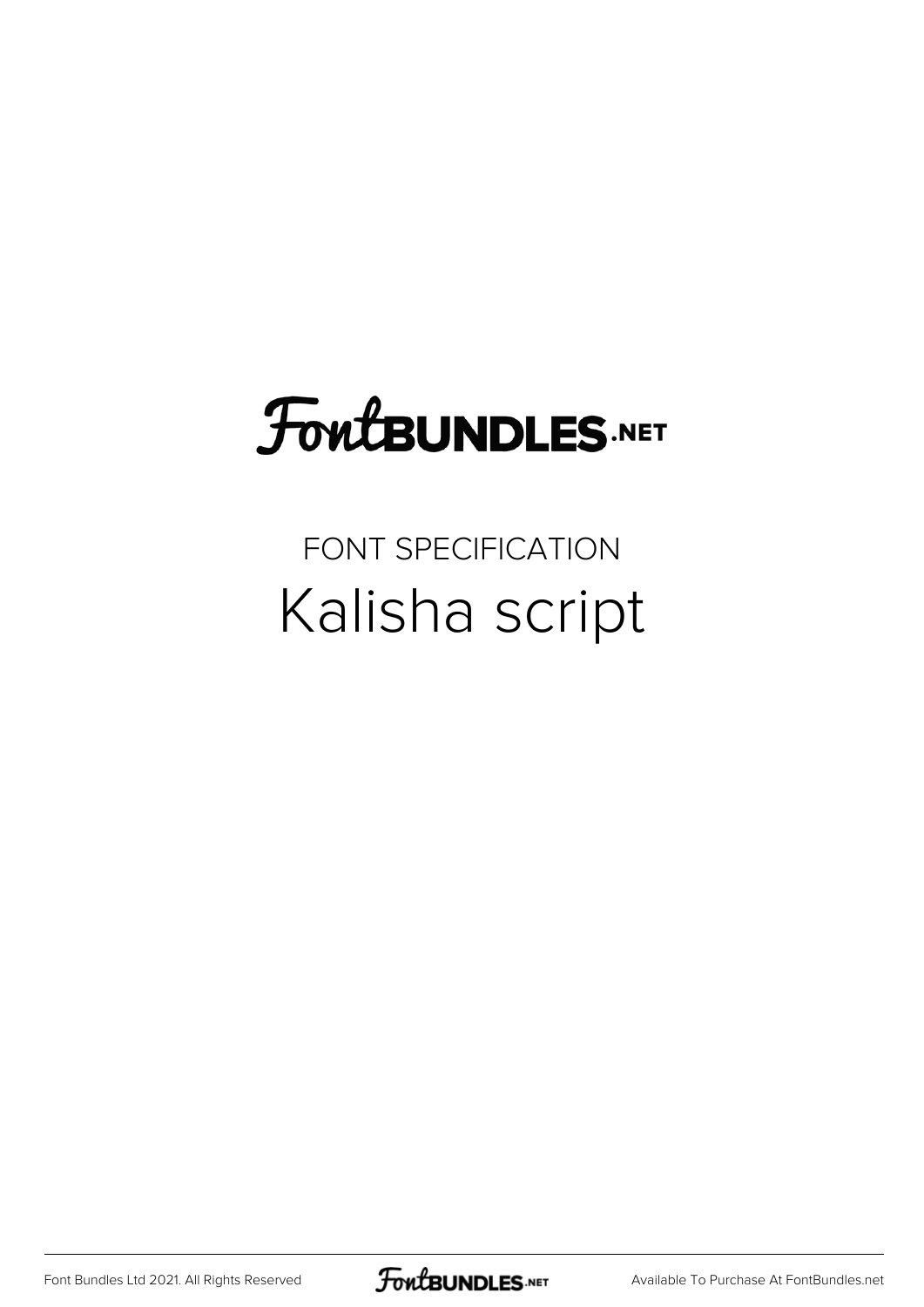#### Kalisha script - Regular

**Uppercase Characters** 

## ABCDEFGHIJKLMNOPQR STUVWXY3

Lowercase Characters

abcde<sub>k</sub>ghijklmnoparstuvw  $\chi\chi\chi$ 

#### **Numbers** 0123456789



All Other Glyphs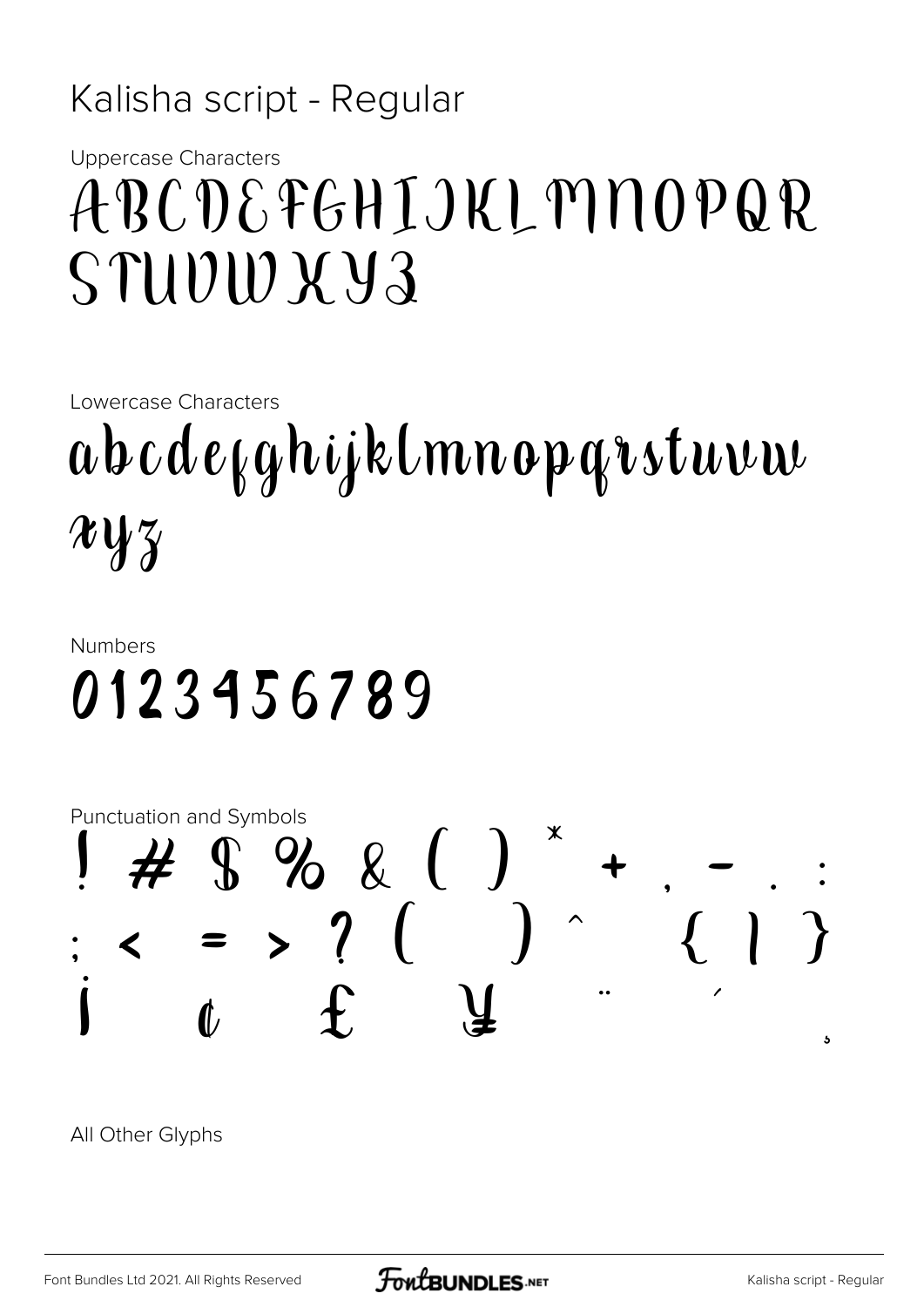# À Á Â Ã Ä Å Æ Ç È  $\hat{\delta}$   $\hat{\delta}$   $\hat{I}$   $\hat{I}$   $\hat{I}$   $\hat{J}$   $\hat{J}$   $\hat{M}$  $\dot{0}$   $\dot{0}$   $\ddot{0}$   $\ddot{0}$   $\dot{0}$   $\times$   $\dot{u}$   $\dot{u}$   $\dot{\dot{u}}$  $\mathbf{U}$   $\mathbf{\hat{y}}$   $\mathbf{p}$   $\mathbf{R}$   $\hat{\mathbf{a}}$   $\hat{\mathbf{a}}$   $\hat{\mathbf{a}}$   $\hat{\mathbf{a}}$   $\hat{\mathbf{a}}$   $\hat{\mathbf{a}}$  $\dot{a}$  ae  $c$  è é  $\hat{e}$  ë i í  $\hat{\mathbf{u}}$   $\hat{\mathbf{v}}$   $\hat{\mathbf{u}}$   $\hat{\mathbf{v}}$   $\hat{\mathbf{v}}$   $\hat{\mathbf{v}}$   $\hat{\mathbf{v}}$   $\hat{\mathbf{v}}$   $\hat{\mathbf{v}}$   $\hat{\mathbf{v}}$   $\hat{\mathbf{v}}$  $\dot{u}$   $\dot{u}$   $\ddot{u}$   $\dot{y}$   $\dot{y}$   $\dot{y}$   $\dot{u}$   $0$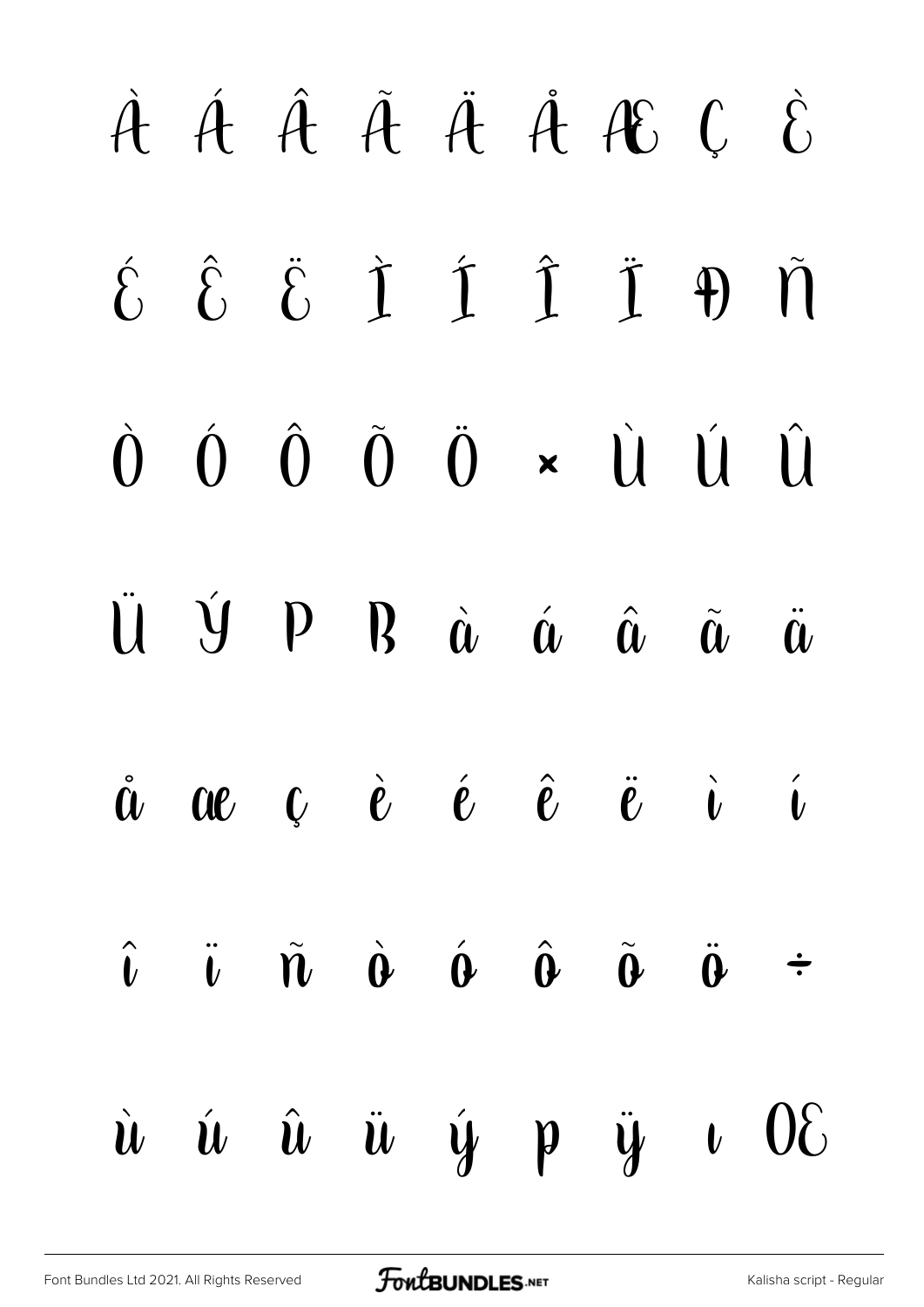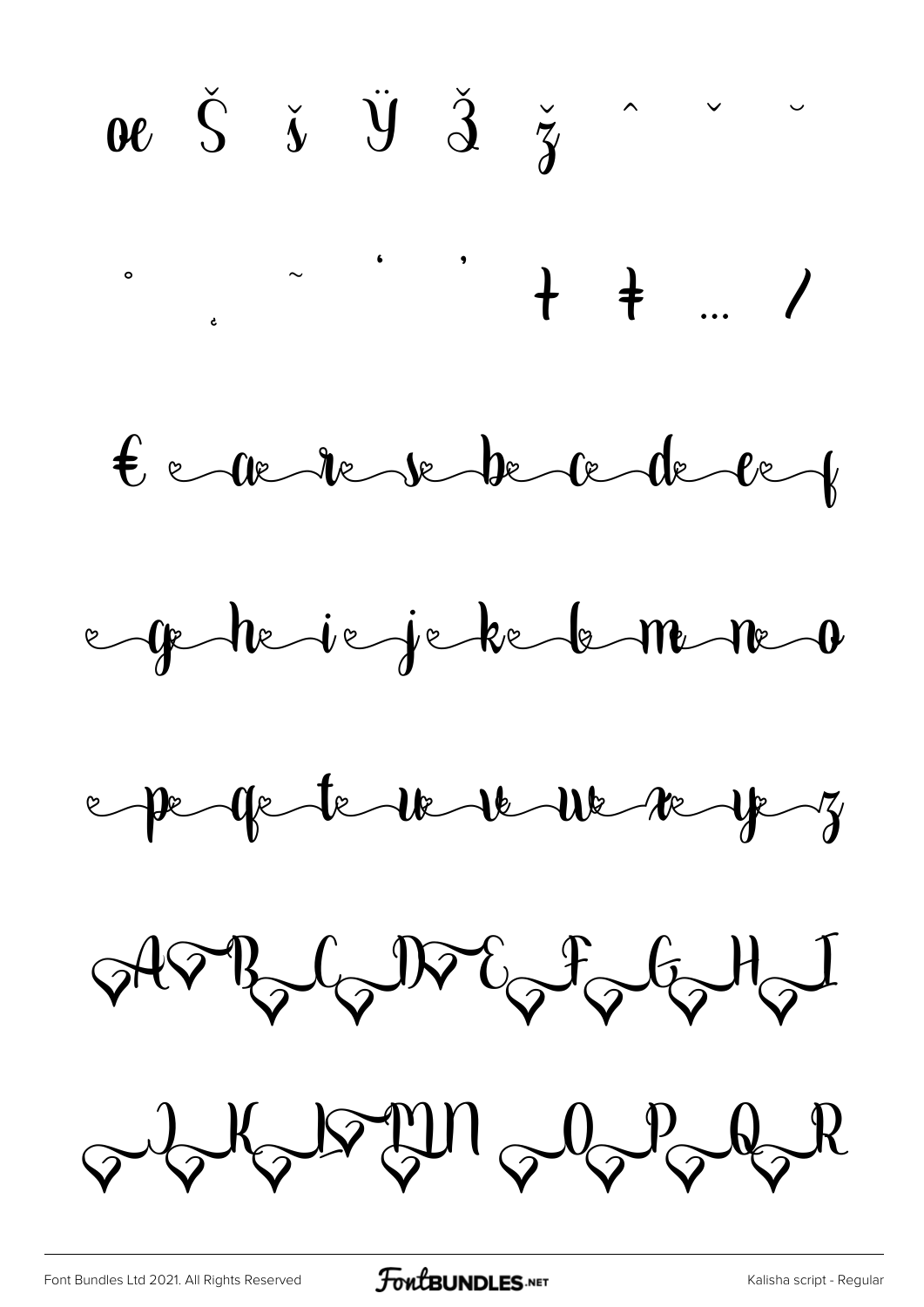John Mary 12 12







Ce d'Ob 2 h j 2 k

T Cm Cn Co e e e e C Cr T

Gu Cu Cu Cu y z cu ch d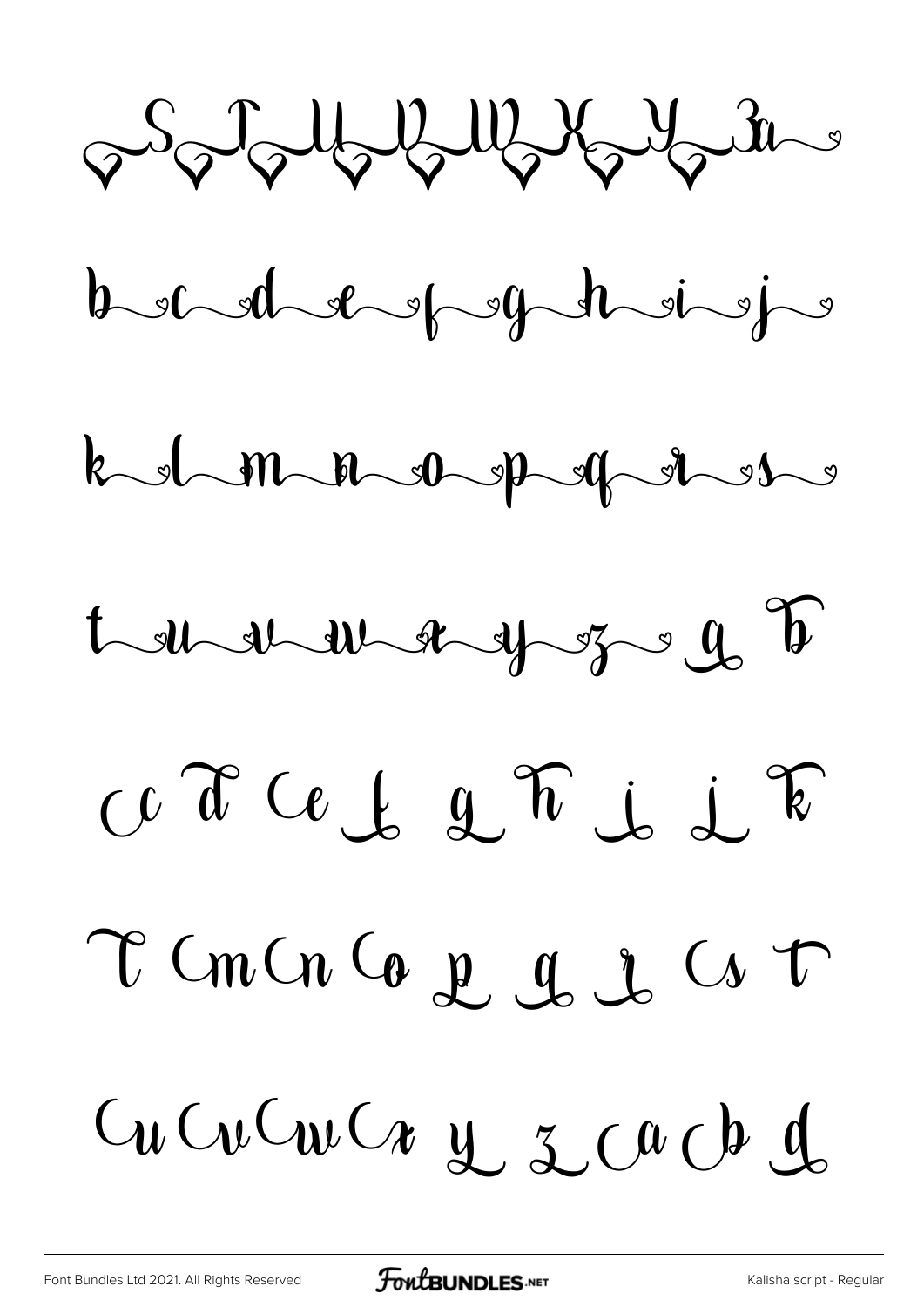I A CH CH L I Ch G L  $\int_{0}^{\infty} k \int_{0}^{\infty} f(x) \, dx \, dx \, dx$  $C_{y}C_{z}$   $C_{i}$   $C_{v}$   $C_{b}$   $b_{y}$   $c_{z}$   $d_{y}$   $c_{z}$  $D \nleftrightarrow D$  b j b b m  $\omega$  b  $\omega$  d  $\omega$  b  $\omega$  b  $\omega$  $\omega$  y  $\gamma$  and  $\omega$  and  $\omega$  $xh$   $\vec{v}$   $\vec{y}$   $xk$   $\vec{v}$   $xm \vec{v}$   $xp$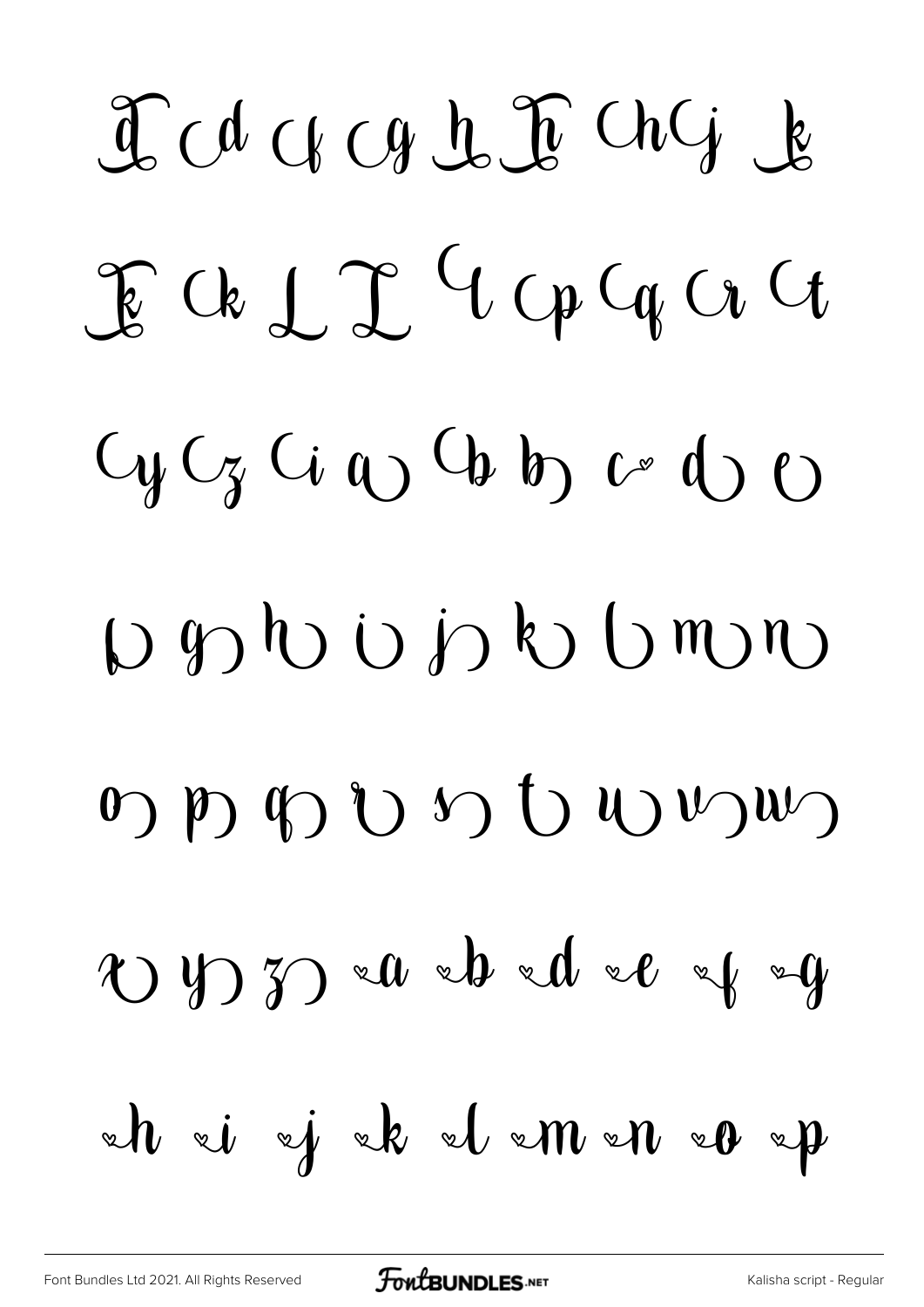$$
49 - 12 = 12
$$
\n
$$
49 - 12 = 12
$$
\n
$$
49 - 12 = 12
$$
\n
$$
49 - 12 = 12
$$
\n
$$
49 - 12 = 12
$$
\n
$$
40 - 12 = 12
$$
\n
$$
40 - 12 = 12
$$
\n
$$
40 - 12 = 12
$$
\n
$$
40 - 12 = 12
$$
\n
$$
40 - 12 = 12
$$
\n
$$
40 - 12 = 12
$$
\n
$$
40 - 12 = 12
$$
\n
$$
40 - 12 = 12
$$
\n
$$
40 - 12 = 12
$$
\n
$$
40 - 12 = 12
$$
\n
$$
40 - 12 = 12
$$
\n
$$
40 - 12 = 12
$$
\n
$$
40 - 12 = 12
$$
\n
$$
40 - 12 = 12
$$
\n
$$
40 - 12 = 12
$$
\n
$$
40 - 12 = 12
$$
\n
$$
40 - 12 = 12
$$
\n
$$
40 - 12 = 12
$$
\n
$$
40 - 12 = 12
$$
\n
$$
40 - 12 = 12
$$
\n
$$
40 - 12 = 12
$$
\n
$$
40 - 12 = 12
$$
\n
$$
40 - 12 = 12
$$
\n
$$
40 - 12 = 12
$$
\n
$$
40 - 12 = 12
$$
\n
$$
40 - 12 = 12
$$
\n
$$
40 - 12 = 12
$$
\n
$$
40 - 12 = 12
$$
\n
$$
40 - 12 = 12
$$
\n
$$
40 - 12 = 12
$$
\n
$$
40 - 12 = 12
$$
\n
$$
40 - 12 = 12
$$
\n
$$
40 - 12 = 12
$$
\n<math display="block</math>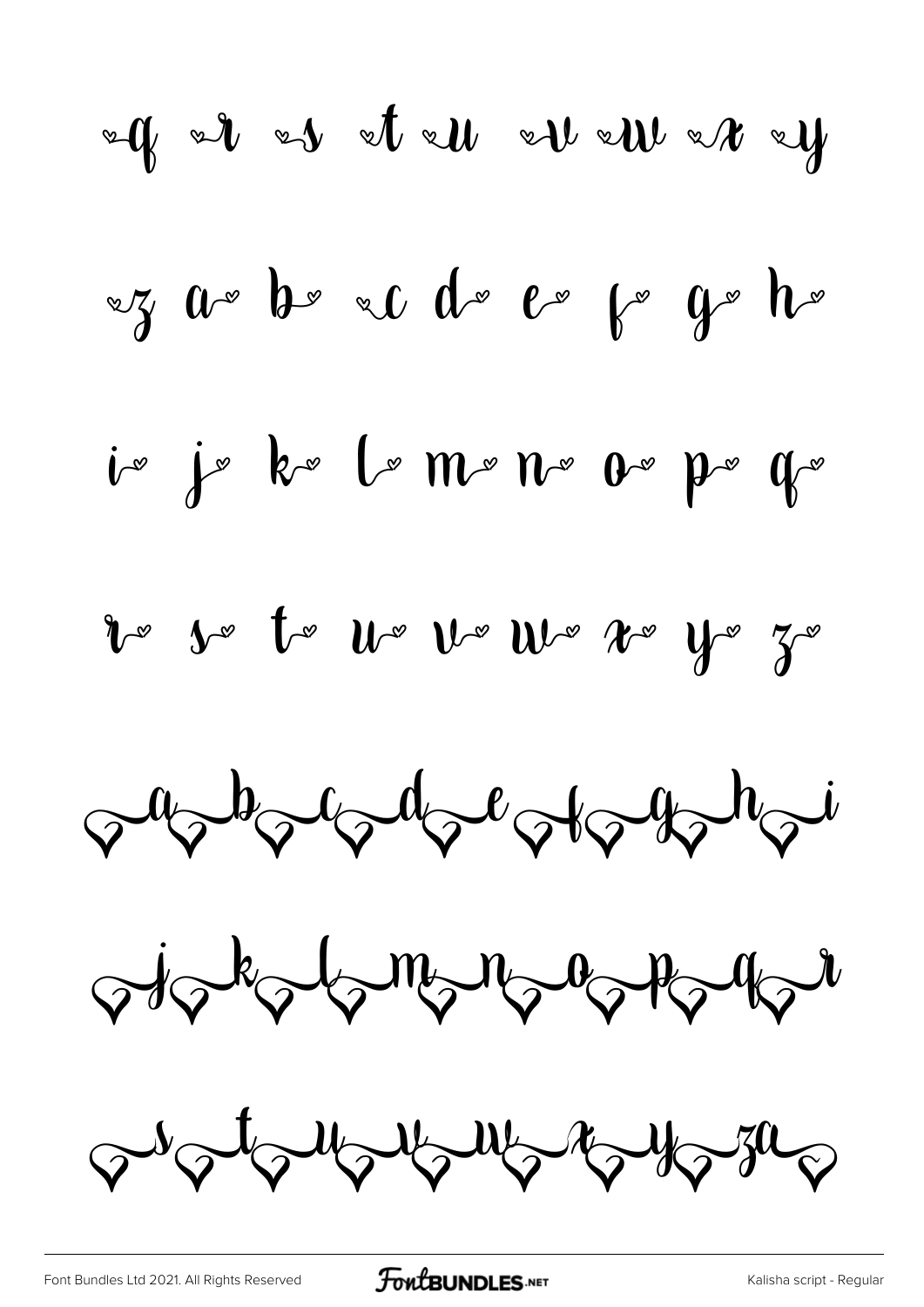A suder de de de de des k du margade t juge per grange st A  $APA$  of  $BP$   $BQ$ 2 2 2 2 2 2 3 2 2 3 7 e F GGge GOH HOTHeHOT LIPPI LPT DAKKKP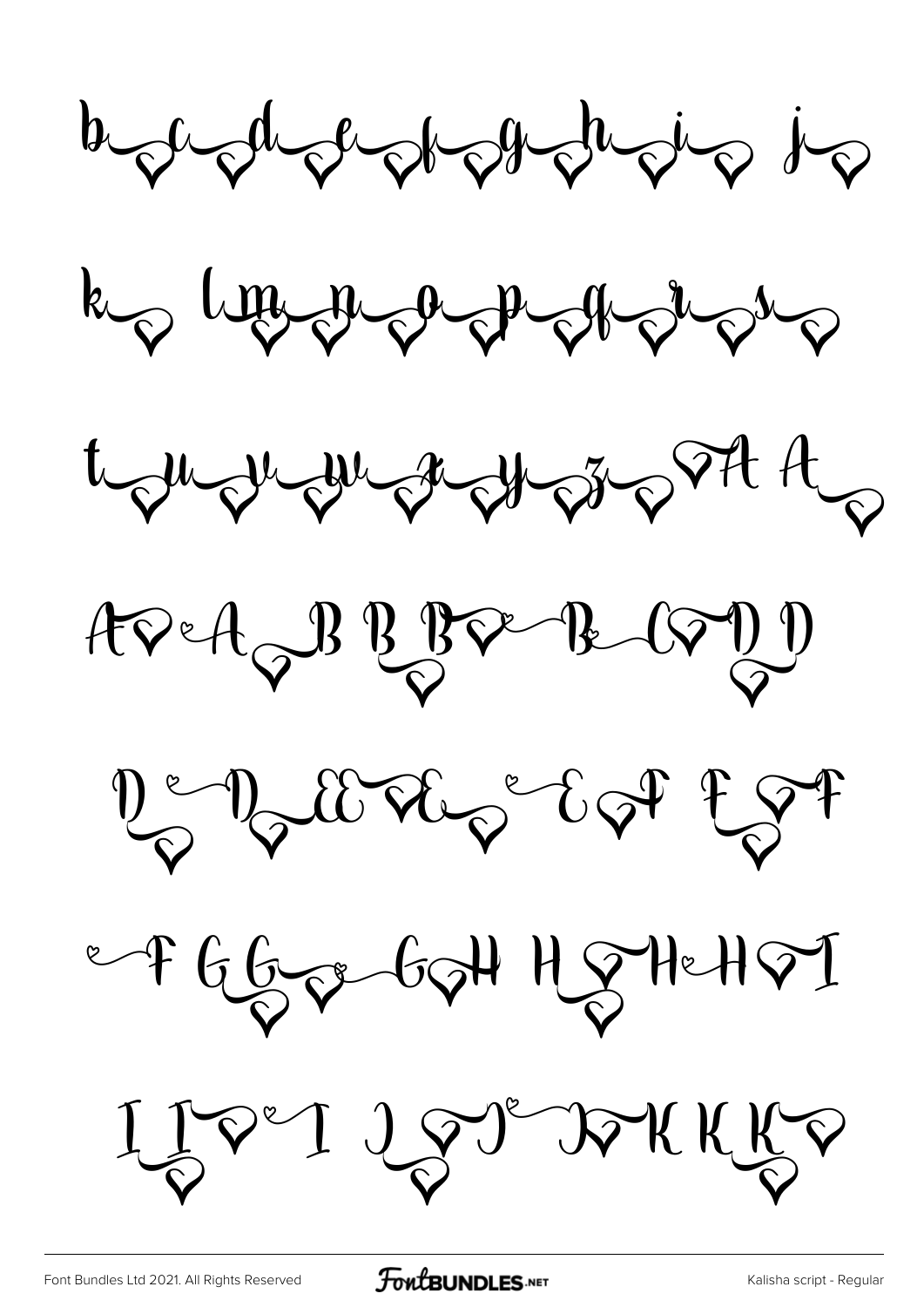KT LE LAMMIRAM SUNJE 1150 OGSE 05P PPP PPP ROPERPRR REPRESSERSET LJE FRUUDE 1800000 FWWWF WEXXXI XI  $YYR733887640$